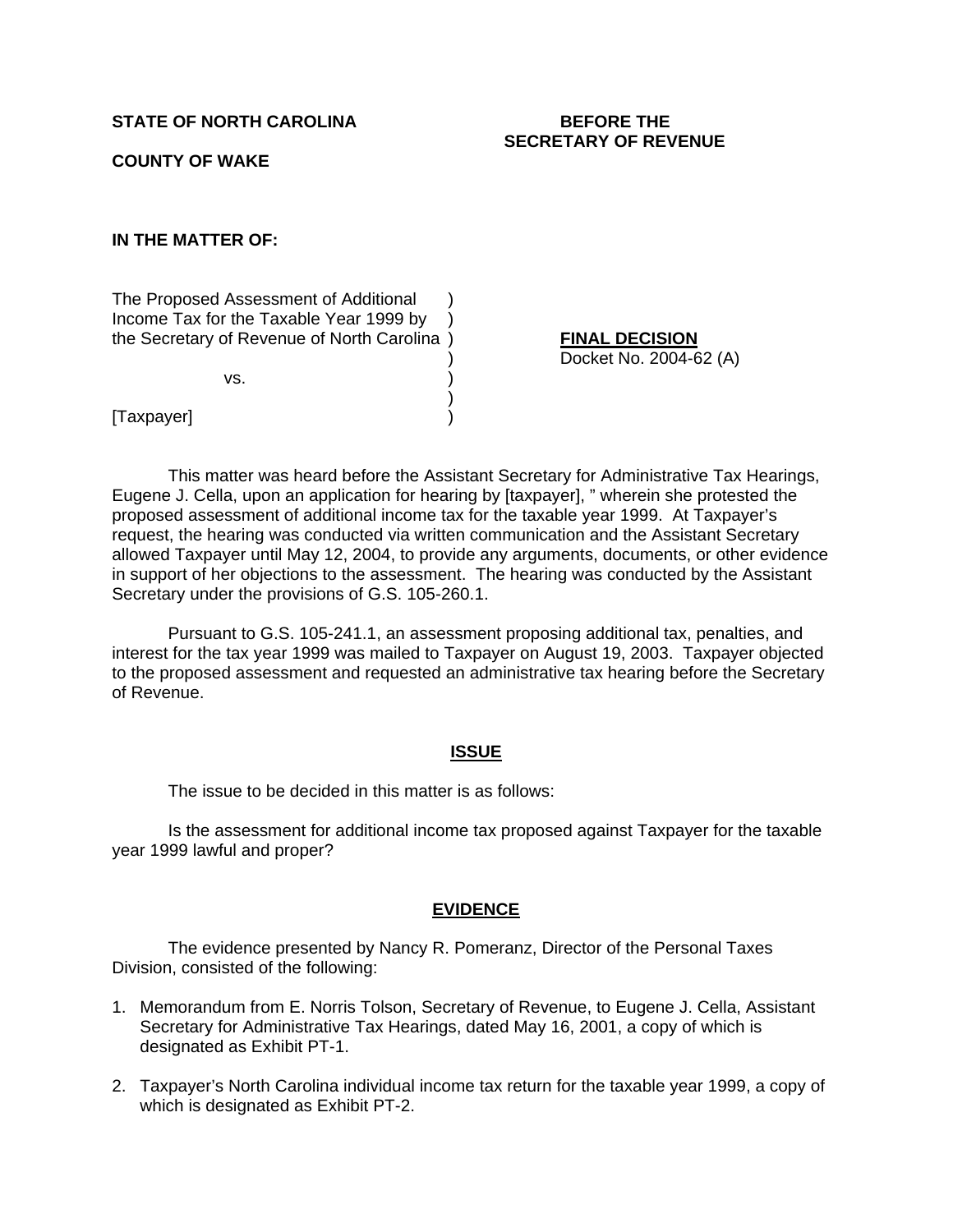- 3. Notice of Individual Income Tax Assessment for the taxable year 1999 dated August 19, 2003, a copy of which is designated as Exhibit PT-3.
- 4. Internal Revenue Service Report of Income Tax Changes for tax year 1999, a copy of which is designated as Exhibit PT-4.
- 5. Letter from Taxpayer to the Department of Revenue dated August 21, 2003, a copy of which is designated as Exhibit PT-5.
- 6. Letter from Eugene J. Cella to Taxpayer dated February 11, 2004, a copy of which is designated as Exhibit PT-6.
- 7. Letter from Taxpayer to Eugene J. Cella dated February 17, 2004, a copy of which is designated as Exhibit PT-7.
- 8. Letter from Eugene J. Cella to Taxpayer dated March 2, 2004, a copy of which is designated as Exhibit PT-8.

Taxpayer submitted a letter to Eugene J. Cella dated April 30, 2004 along with several exhibits, copies of which are collectively designated as Exhibit TP-1.

## **FINDINGS OF FACT**

 Based on the foregoing evidence of record, the Assistant Secretary makes the following findings of fact:

- 1. Taxpayer is and at all material times was a natural person, sui juris, and a citizen and resident of North Carolina.
- 2. Taxpayer timely filed her North Carolina individual income tax return for the tax year 1999. The return reflected federal taxable income of \$22,921 and North Carolina taxable income of \$24,067. The return also reflected an overpayment of \$417, which was refunded to Taxpayer.
- 3. The Department of Revenue received a report from the Internal Revenue Service indicating that the Internal Revenue Service had audited Taxpayer's 1999 federal income tax return. The Internal Revenue Service determined Taxpayer's correct federal taxable income to be \$84,983 for the tax year 1999.
- 4. Upon examination, the Department increased Taxpayer's North Carolina taxable income by \$62,062 to reflect the increase in federal taxable income reflected on the federal report. After this increase, Taxpayer's corrected North Carolina taxable income for the tax year 1999 was \$86,129.
- 5. Pursuant to G.S. 105-241.1, a Notice of Individual Income Tax Assessment reflecting additional tax, penalties, and interest of \$6,529.68 was mailed to Taxpayer on August 19, 2003. Taxpayer objected to the proposed assessment and timely requested a hearing before the Secretary of Revenue.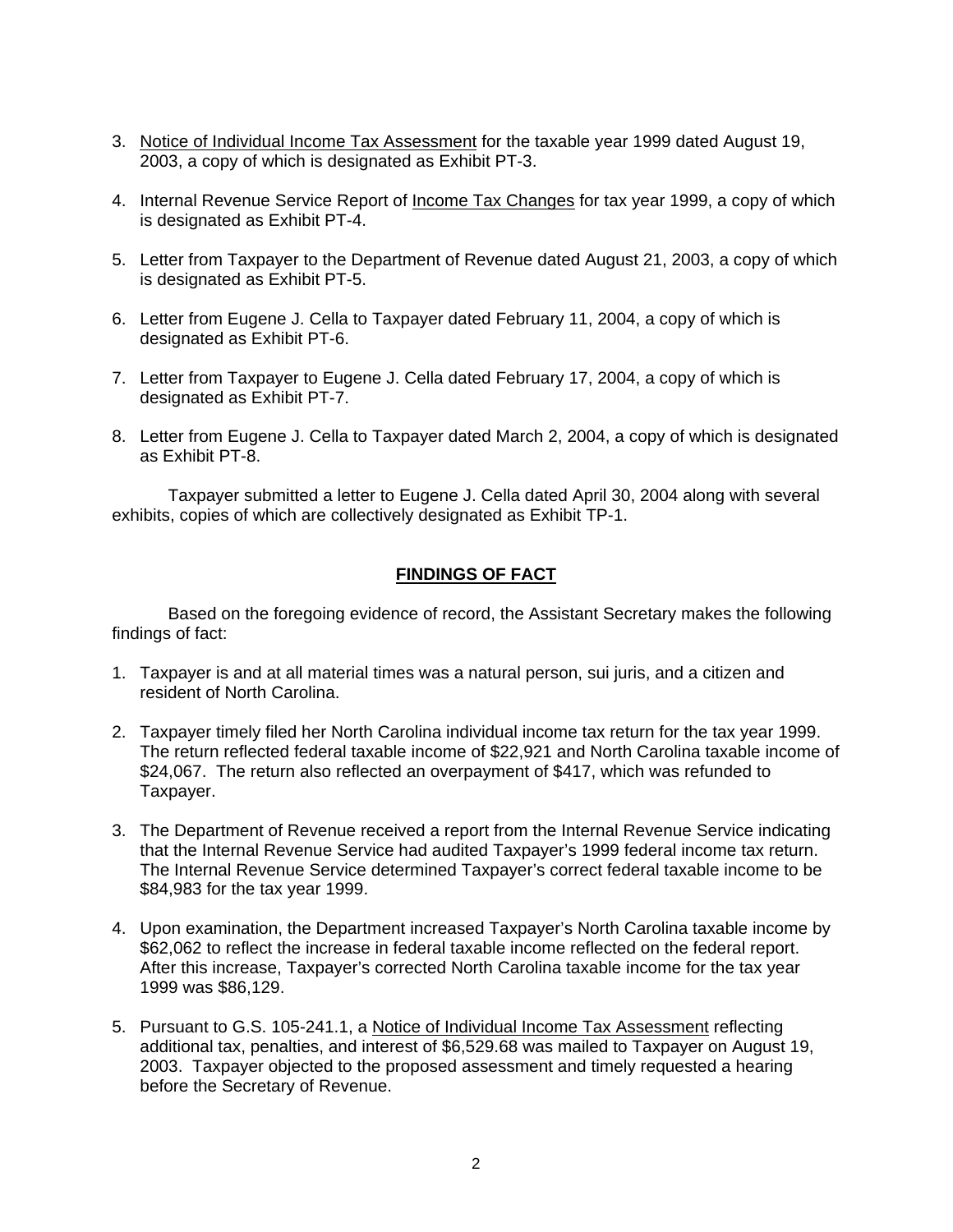- 6. Subsequent to receiving Taxpayer's hearing request, the Department discovered an error in the computation of Taxpayer's North Carolina taxable income. Because Taxpayer's corrected adjusted gross income exceeds \$80,000, Taxpayer's personal exemption adjustment must be increased to \$2,250. Correction of this error increases Taxpayer's North Carolina taxable income to \$87,629. In addition, Taxpayer is not eligible to claim the income tax credit for children since her corrected adjusted gross income exceeds \$80,000. Therefore, the tax credit for children of \$120.00 must be disallowed. Penalties and interest must be recalculated based on the corrected tax.
- 7. Taxpayer contends that the State has not identified the tax that she is "subject to." Taxpayer also contends that the report of income tax changes the Department obtained from the Internal Revenue Service is inaccurate and should not be used as a basis for adjusting her North Carolina income tax return.

# **CONCLUSIONS OF LAW**

 Based on the foregoing findings of fact, the Assistant Secretary makes the following conclusions of law:

- 1. North Carolina imposes an individual income tax upon the taxable income of every resident of this State. For residents of this State, "North Carolina taxable income" is the taxpayer's taxable income as determined under the Internal Revenue Code, adjusted as statutorily mandated for differences in State and federal law.
- 2. Federal taxable income is defined by the Internal Revenue Code as gross income less deductions and personal exemptions. Gross income is defined as all income from whatever source derived unless specifically excepted. Gross income includes compensation for services rendered and gross income derived from business. Wages, salaries, commissions paid salesmen, compensation for services on the basis of a percentage of profits, tips, and bonuses are all includable in gross income.
- 3. An addition to federal taxable income is required for the amount deducted from gross income under section 164 of the Code as state, local, or foreign income tax to the extent that the taxpayer's total itemized deductions deducted under the Code for the taxable year exceed the allowable State standard deduction.
- 4. An addition to federal taxable income is required for the amount by which each of the taxpayer's personal exemptions has been increased for inflation under section 151(d)(4)(A) of the Code. For tax year 1999, the inflation amount is \$750. However, for taxpayers with the filing status of Head of Household, this amount is reduced by \$500 for each personal exemption if the taxpayer's adjusted gross income, as calculated under the Code, is less than \$80,000. Because Taxpayer's adjusted gross income exceeds \$80,000, an addition of \$750 is required for each personal exemption claimed.
- 5. A tax credit of \$60 per dependent child is allowed to taxpayers whose adjusted gross income, as calculated under the Code, is less than a threshold amount. For the filing status of Head of Household, the threshold amount is \$80,000. Because Taxpayer's adjusted gross income exceeds \$80,000, she is not entitled to the tax credit for children.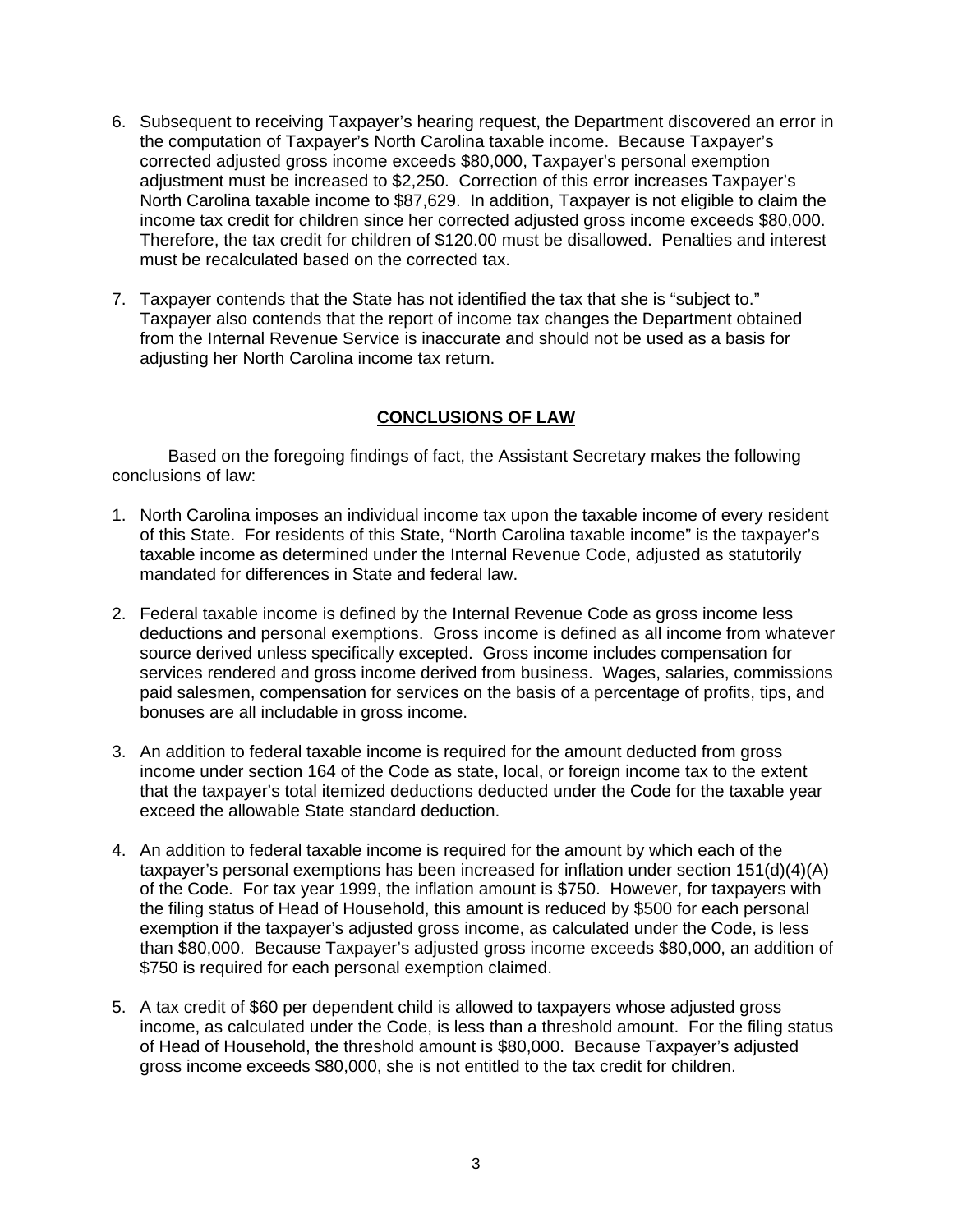- 6. Section 6103(d) of the Internal Revenue Code provides that federal income tax returns and return information are open to inspection by, or disclosure to, any State agency, body, or commission which is charged under the laws of that State with responsibility for the administration of the State's tax laws. Such inspection or disclosure is permitted only upon written request by the head of the agency or by an individual designated by the head of the agency. In 1982, the Department of Revenue and the Internal Revenue Service executed an Agreement on Coordination of Tax Administration that allows for the continuous sharing of tax information between the two agencies. The courts have consistently held that such standing agreement satisfies the written request requirement of Code section 6103(d).
- 7. If a taxpayer's federal taxable income is corrected or otherwise determined by the Internal Revenue Service, the taxpayer is required to file an income tax return with the State reflecting the corrected or determined taxable income within two years after being notified of the correction or final determination by the Internal Revenue Service. When the taxpayer does not file the required amended return and the Department obtains a copy of the Internal Revenue Service report, an assessment may be proposed for any additional tax, penalties, and interest at any time within three years from the date the report is received from the Internal Revenue Service.
- 8. If a taxpayer does not provide adequate and reliable information upon which the Department can accurately compute his tax liability, an assessment may be made upon the basis of the best information available; and, in the absence of information to the contrary, such assessment is deemed to be correct.
- 9. A twenty-five percent negligence penalty is imposed for a large individual income tax deficiency. A large income tax deficiency exists when a taxpayer understates taxable income by an amount equal to twenty-five percent or more of gross income. Because Taxpayer understated taxable income by 25 percent or more of gross income, a penalty of \$1,156.50 (as recalculated) has been properly imposed.
- 10. The proposed assessment for the tax year 1999, modified to include the correction to the personal exemption adjustment and the disallowance of the tax credit for children, is lawful and proper.

# **DECISION**

Based on the foregoing evidence of record, findings of fact, and conclusions of law, the

Assistant Secretary finds the proposed assessment for the tax year 1999, to the extent

hereinafter modified, to be lawful and proper and is hereby affirmed.

Taxpayer contends that the State of North Carolina has not provided the statute and

implementing regulations that identify the tax which the State claims Taxpayer is "subject to."

Arguments similar to this one are often raised by taxpayers who object to the payment of

income tax. Such arguments have consistently and uniformly been found to be completely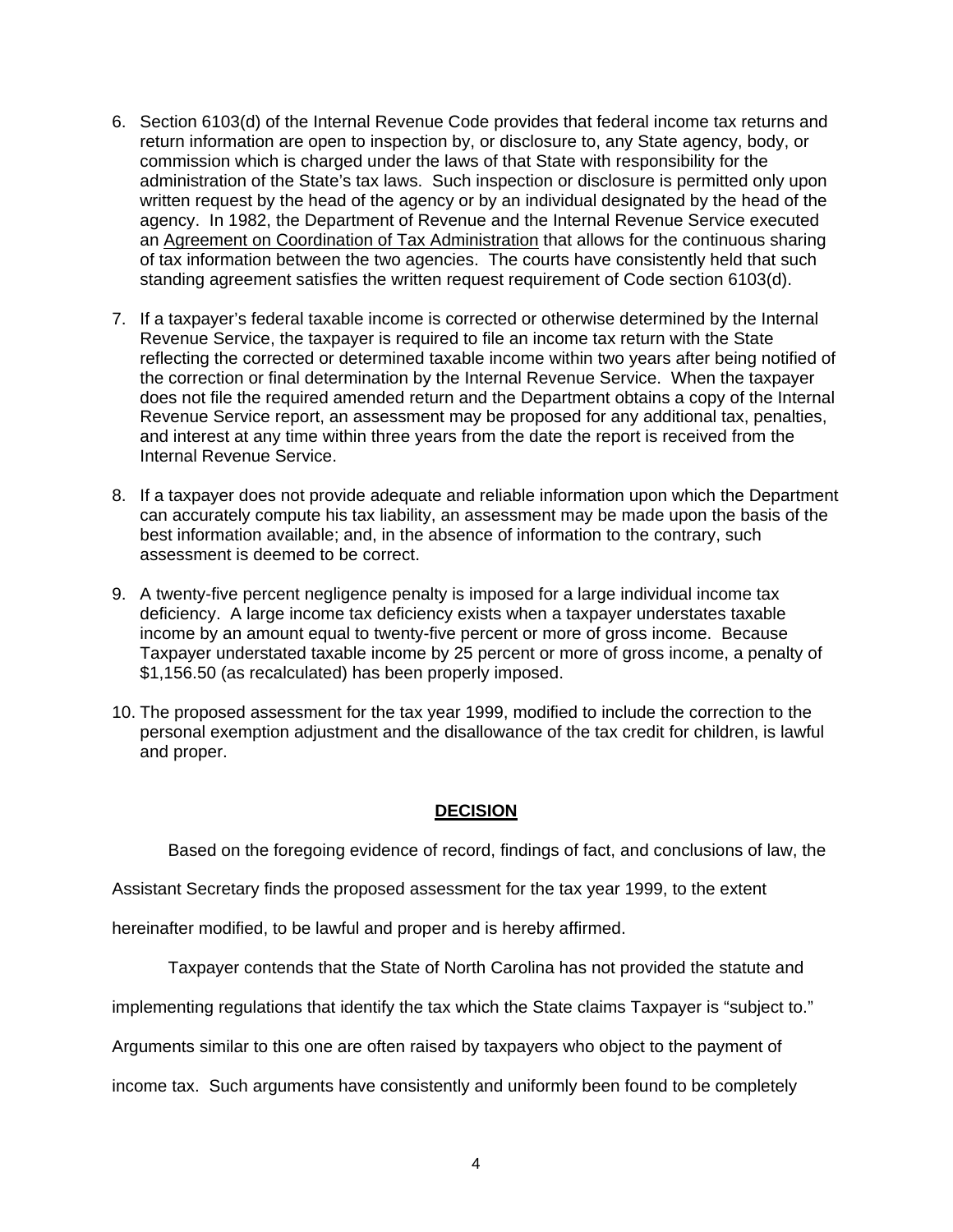lacking in legal merit and patently frivolous. Furthermore, the Department's Brief for Tax Hearing clearly identifies G.S. 105-134 as the North Carolina statute that imposes the individual income tax upon the taxable income of every resident of this State. Therefore, the Assistant Secretary finds Taxpayer's contention to be unfounded.

 Taxpayer also attempts to discredit the proposed assessment through her interpretation of the Internal Revenue Service's individual master file for Taxpayer. This tactic is a total red herring, designed to avert attention away from the core issue. The Internal Revenue Service audited Taxpayer and made changes to Taxpayer's federal return as reflected in the federal report received by the Department from the Internal Revenue Service. Taxpayer has presented no factual evidence to show that the Internal Revenue Service's examination changes are not warranted.

 Taxpayer questions the Department's authority to obtain the report of individual income tax changes from the Internal Revenue Service. Taxpayer claims that the Department's only purpose for obtaining information from the Internal Revenue Service pursuant to Code section 6103(d) is to collect and share information from fuel transaction filings. Taxpayer presents the Memorandum of Understanding Between the Internal Revenue Service and the State of North Carolina Department of Revenue for the Excise Summary Terminal Activity Reporting System signed by the Secretary of Revenue on August 25, 2001, in support of her claim. Taxpayer's claim is simply incorrect. In 1982, the Department of Revenue and the Internal Revenue Service executed an Agreement on Coordination of Tax Administration that allows for the continuous sharing of tax information between the two agencies. Over the years, the Department of Revenue has approved several addendums to the Agreement on Coordination of Tax Administration as well as an implementing agreement and several memorandums of understanding on specific subject matters such as the Memorandum of Understanding Between the Internal Revenue Service and the State of North Carolina Department of Revenue for the Excise Summary Terminal Activity Reporting System cited by Taxpayer. The Agreement on

5